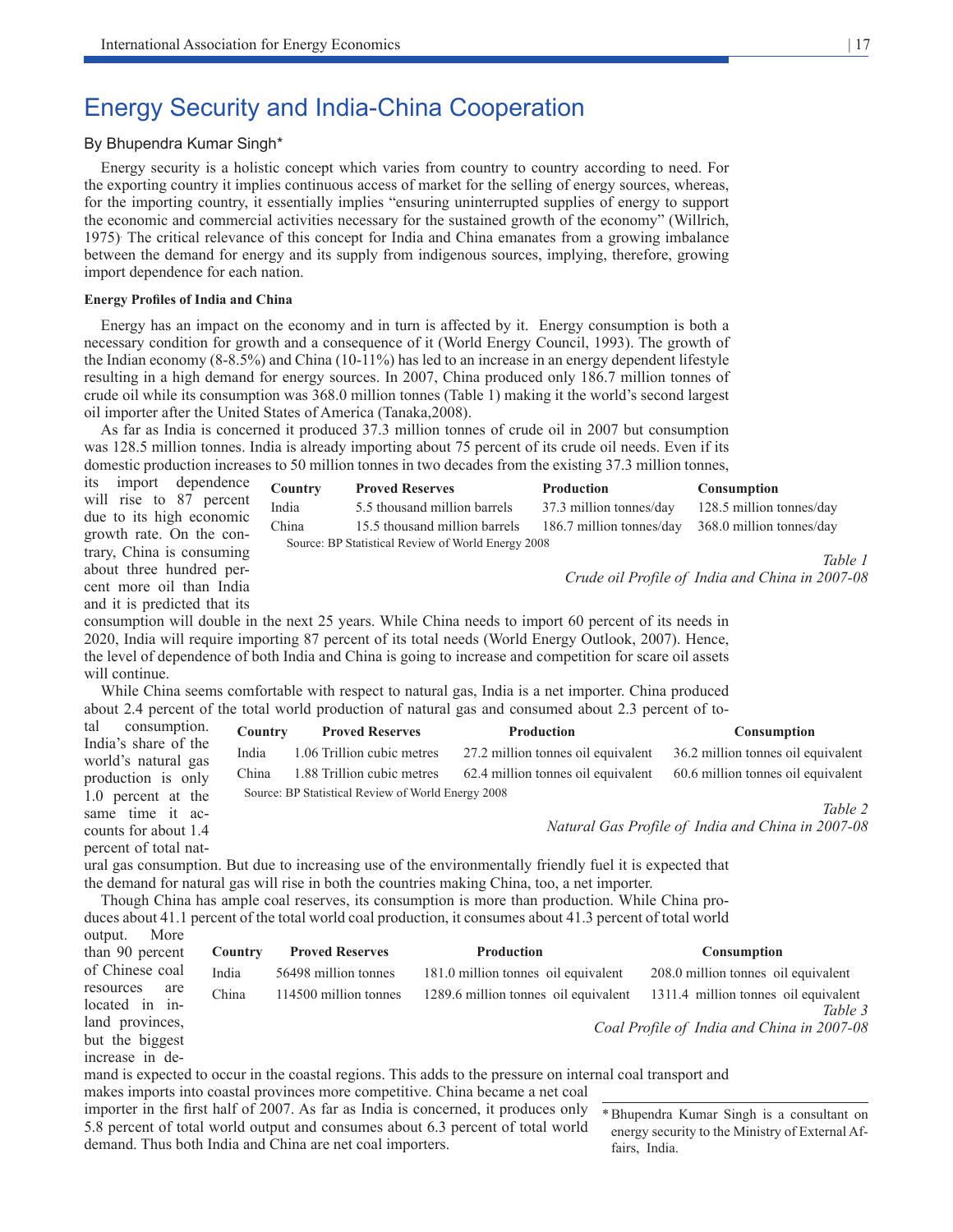Most of mainland China's electricity is produced from fossil fuels (about 80%, mainly coal) and hydro power (about 18%). Nuclear power has an important role, especially in the coastal areas remote from the coalfields and where the economy is developing rapidly. In 2007 it provided 62.86 billion kWh - 2.3% of total, and there is now 8.6 GWe (net) installed (World Nuclear Association, 2008). India's electricity generation consists of about 58 percent from coal, 26 percent from hydro power and around 2 percent from nuclear (India Year Book, 2007). In both countries the use of renewables is underdeveloped. Hence, the dependence of both India and China is going to increase and competition for scare oil assets will continue. But there are certain factors due to which India-China cooperation for energy security is warranted.

#### **Factors for India-China Cooperation**

High economic growth rate : Both India and China are not only the most populous countries but also they experience high economic growth rates, as discussed earlier, resulting in an increase in energy consuming life styles and hence a persistent rise in energy demand.

Surging imports of crude oil: Since India's indigenous oil production seems unlikely to change significantly, its dependence on foreign oil will be more than China's. India's level of urgency is more on supply side whereas that of China is on consumption side, as its consumption of oil is nearly 300% more than India's and is projected to remain the same in the next 25 years (Shen Qinu and Lei Wu, 2006). While China's indigenous production level is expected to grow marginally, during the same period its consumption will more than double. Thus both countries have to depend on crude oil imports.

Concern for energy security : One of the strategies of energy security is to acquire overseas energy assets. India-China cooperation will increase their bargaining power for oil & gas resources, the prices of which had earlier sky rocketed with the China versus India scramble. It will make investments in upstream projects in volatile economies less risky. Previously, rivalry between Indian and Chinese companies was to the disadvantage of both regardless of who eventually won the bid. It always benefited the seller as happened in Angola. Here, India had bid US \$ 600 million for a 50 percent stake in Shell's Angola Block 18 field and had promised to include US \$ 200 million to support Angola's ongoing railway construction project. This was outbid by China with a US \$ 2 billion offer.

#### **Area of Energy Security Cooperation**

Although both India and China are competitors, they recognise the high cost of uneconomic competition. This is the fundamental reason behind the India-China energy cooperation. There are several areas in which both the countries can cooperate.

1.Joint bidding: Both the countries have little domestic energy investment in the other's energy sectors; their interaction is mainly overseas. They both have multiple state oil companies and both consider overseas investment to be a vital aspect of energy security. Increasingly they are targeting the same assets in the same host countries. Many of the areas that India and China have targeted for upstream acquisition are high risk and thus by joint bidding risk sharing is attractive (Kang Wu,

Jeffrey G. Brown and Vijay Mukherji, 2008).

Experimental Reactor (ITER) project, which

| Project                                                                          | Country  | China's<br>Participation                                                           | India's<br>Participation                                              | Joint efforts by the two countries in pooling<br>their investments and technology would yield                                                                                                                                          |  |
|----------------------------------------------------------------------------------|----------|------------------------------------------------------------------------------------|-----------------------------------------------------------------------|----------------------------------------------------------------------------------------------------------------------------------------------------------------------------------------------------------------------------------------|--|
| Yadvaran Oil Field                                                               | Iran     | Sinopec $51\%$                                                                     | ONGC(OVL) 29%                                                         | better resource outputs. As a result India and                                                                                                                                                                                         |  |
| Omimex De<br>Columbia Limited<br>Acquisition of<br>company having<br>oil assets) | Columbia | Sinopec $50\%$                                                                     | ONGC(OVL) 50%                                                         | China were able to acquire energy assets in<br>Syria, Sudan, Colombia, Iran and Peru (Table<br>4). A memorandum of understanding for en-<br>ergy cooperation was signed by the then Pe-<br>troleum Minister of India, Mani Shankar Ai- |  |
| Greater Nile Oil<br>Project                                                      | Sudan    | <b>CNPC 40%</b>                                                                    | $ONGC(OVL)$ 25%                                                       | yar, and China's National Development and<br>Reforms Commission Chairman, Ma Kai, in<br>January 2006 (Vardharajan, Sidharth, 2006).                                                                                                    |  |
| Buying of Petro<br>Canada's 37%<br>stake in Syrian<br>oil field                  | Syria    | Joint holding of<br>37% with ONGC                                                  | Joint holding of 37%<br>with Sinopec                                  | 2. Clean and renewable energy: The two sides<br>are committed to making joint efforts to di-<br>vesify the global energy mix and enhance the<br>share of clean and renewable energy, so as                                             |  |
| Exploration right<br>of gas Block 155<br>of Peru                                 | Peru     | Joint bidding of<br><b>CNPC</b> with<br>DMCC9RIL) and<br>Pluspetrol<br>(Argentina) | Joint bidding of DMCC(RIL)<br>with CNPC and Pluspetrol<br>(Argentina) | to meet the energy requirements of all coun-<br>tries.<br>3. International Thermonuclear Experimental<br>Reactor: The two sides welcome the oppor-<br>tunity for their outstanding scientists to work                                  |  |
| Table 4                                                                          |          |                                                                                    |                                                                       | together in the International Thermonuclear                                                                                                                                                                                            |  |

*India-China Cooperation for Energy Security*